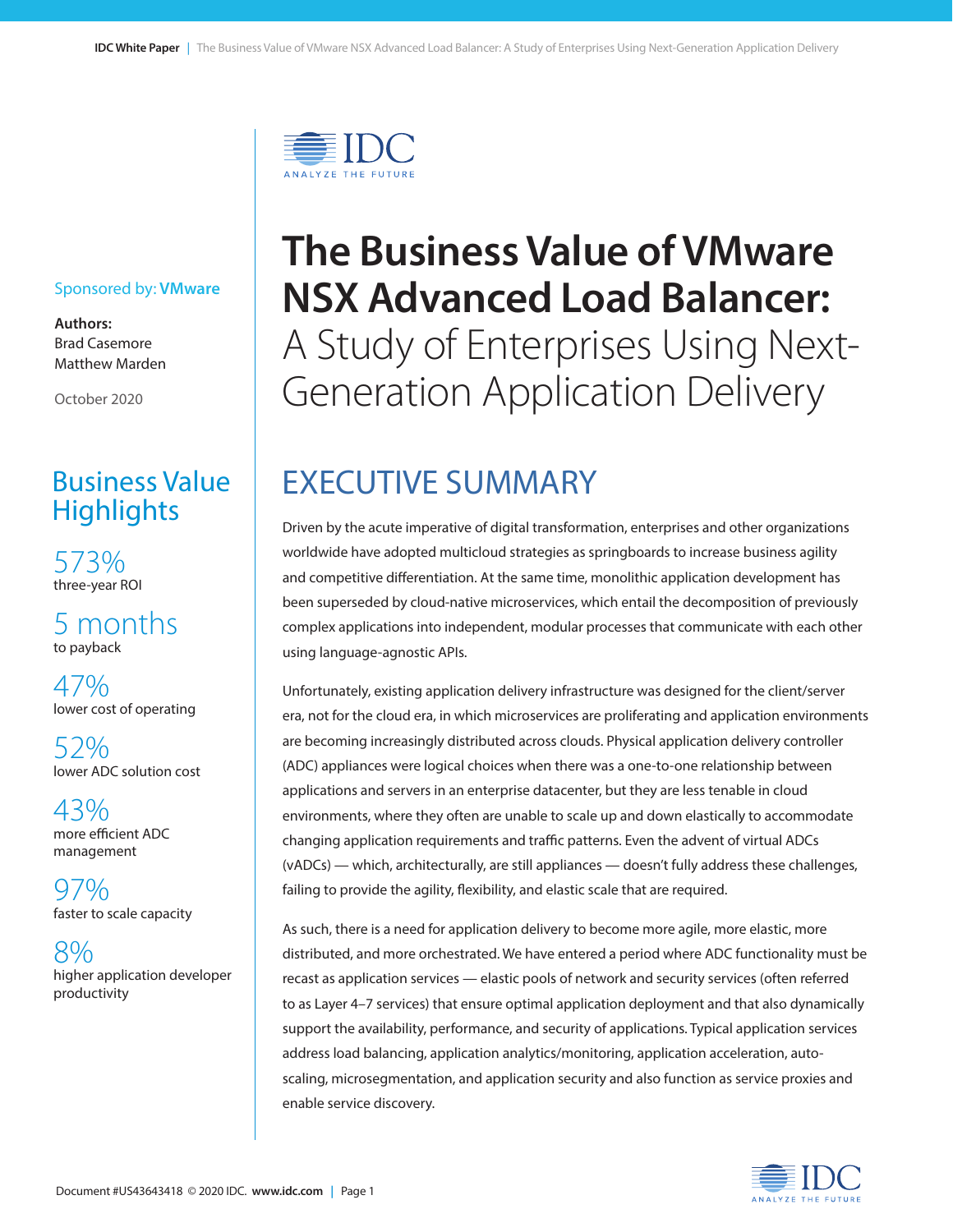VMware's NSX Advanced Load Balancer, known as Avi Vantage prior to VMware's acquisition of Avi Networks in 2019, adapts application services to adhere to the principles of softwaredefined networking (SDN), including the decoupling of the control plane from the data plane. Accordingly, VMware says it is in the business of providing "software-defined application services," though we will refer to them as application services for the remainder of this white paper.

IDC interviewed organizations using NSX Advanced Load Balancer to deploy application services to understand how they are using the product to support their business operations. Study participants explained that moving to NSX Advanced Load Balancer has changed how they pay for and consume application services. With NSX Advanced Load Balancer, they no longer must choose between overprovisioning and potentially having insufficient loadbalancing capacity, while having virtualized application delivery resources with NSX Advanced Load Balancer ensures that their application development efforts and business operations are not slowed by manual provisioning processes. IDC's analysis shows that study participants are achieving significant value with NSX Advanced Load Balancer worth an annual average of \$4.11 million per organization (\$230,891 per Avi Service Engine) by:

- **• Reducing the cost of providing application delivery and load-balancing resources** through software-defined principles and use of commodity hardware
- **• Providing real agility by sharply reducing the time needed to deliver new loadbalancing capacity**, thereby enabling development teams and opening up new ways of serving customers including self-service offerings
- **• Supporting the business with elastic scalability and improved network performance**, thus better addressing business opportunities and serving customers and internal application users

# SITUATION OVERVIEW

Digital transformation on the 3rd Platform continues to engender sweeping change to business processes and business models. Enterprise IT must respond by ensuring that network infrastructure can support not only legacy applications that function as systems or record but also the new wave of cloud-native applications that function as systems of engagement. In the context of digital transformation, these applications have gained unprecedented importance — delivering content and digital experiences, facilitating communication, enhancing employee productivity, and supporting business transactions. This change places

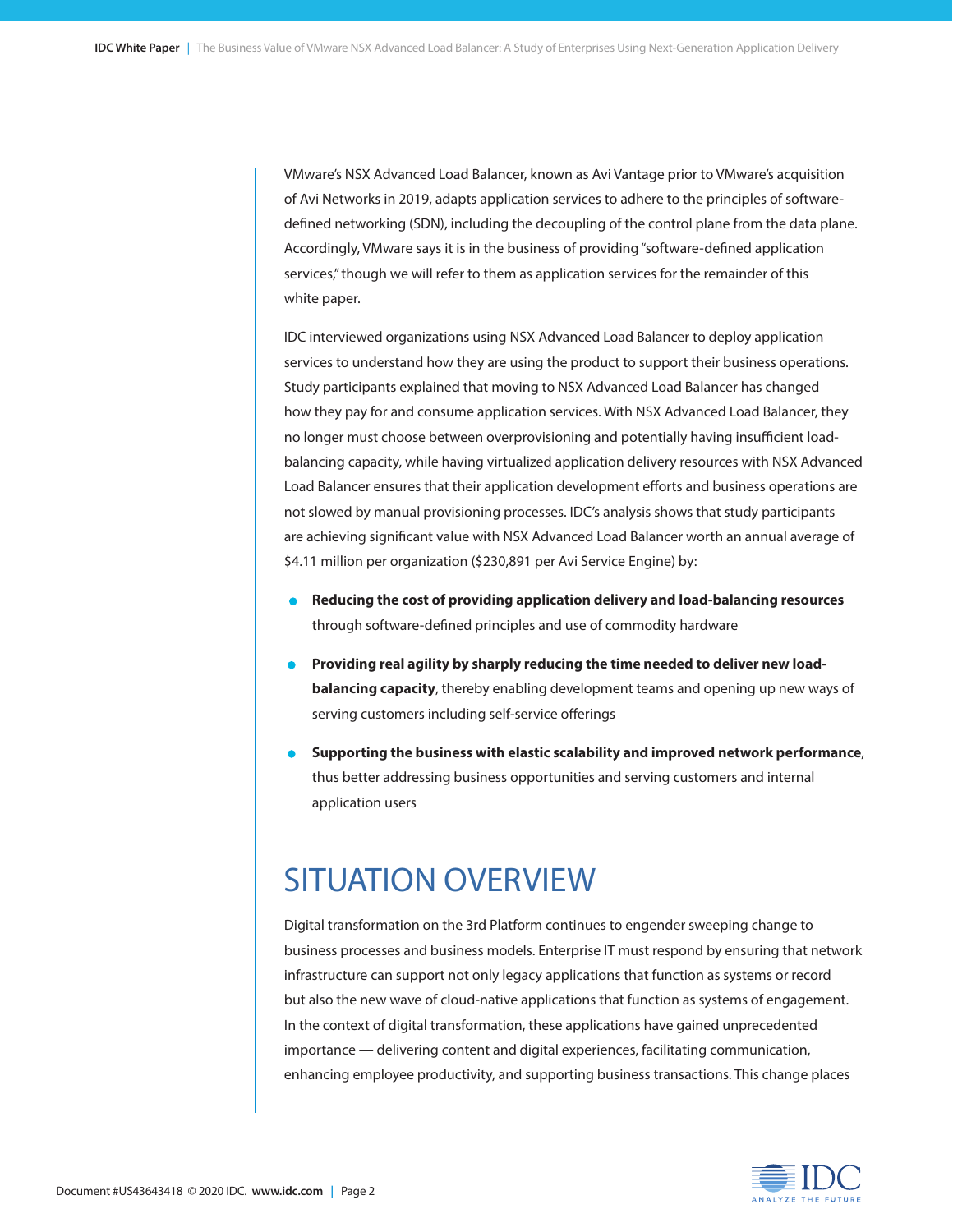ever-increasing pressure on the network, and those who operate it, to provide for cloud applications that are integral to digital transformation.

Consequently, application services are required to accommodate enterprise requirements for hybrid and multicloud application delivery, in addition to the needs occasioned by increasing mobility, data analytics, and the expansion of the Internet of Things (IoT).

As legacy application workloads migrate to the cloud, and as new workloads are born in the cloud, ADCs and other network infrastructure dedicated to application delivery must adapt to the requirements of hybrid IT, ensuring that applications are delivered consistently, reliably, and securely, not only from on-premises datacenters and private clouds but increasingly from multiple public clouds. Hence the need for a more agile, distributed, and orchestrated approach to application delivery as represented by application services.

What's more, as developers and DevOps teams increasingly embrace distributed, cloudnative environments predicated on containers and microservices, the demand for application services will continue to grow. That's because of the increasing pressure on network and other IT operations teams to keep pace with advances in application architectures and cloud environments, with DevOps and CI/CD processes setting an ever-faster cadence that infrastructure must have the agility and responsiveness to support. That is why intelligent automation and self-service models are a necessity for every enterprise that relies on applications for its business success.

As such, application services not only align well with the requirements of multicloud, but they also offer business and operational benefits such as agility, increased productivity, and reduced capex and opex costs.

# NSX ADVANCED LOAD BALANCER

NSX Advanced Load Balancer is entirely software based, providing application services that can be deployed on bare metal, virtual machines (VMs), and containers, as well as in datacenters and public clouds.

The solution addresses the application delivery requirements of a wide range of customer organizations, including (but not limited to) those in the retail, financial services, and technology sectors, and service providers. NSX Advanced Load Balancer is particularly suited to organizations that need an automated and orchestrated approach to application delivery, with the ability to elastically scale application services up or down dynamically based on demand.



*NSX Advanced Load Balancer is entirely software based, providing application services that can be deployed on bare metal, virtual machines (VMs), and containers, as well as in datacenters and public clouds.*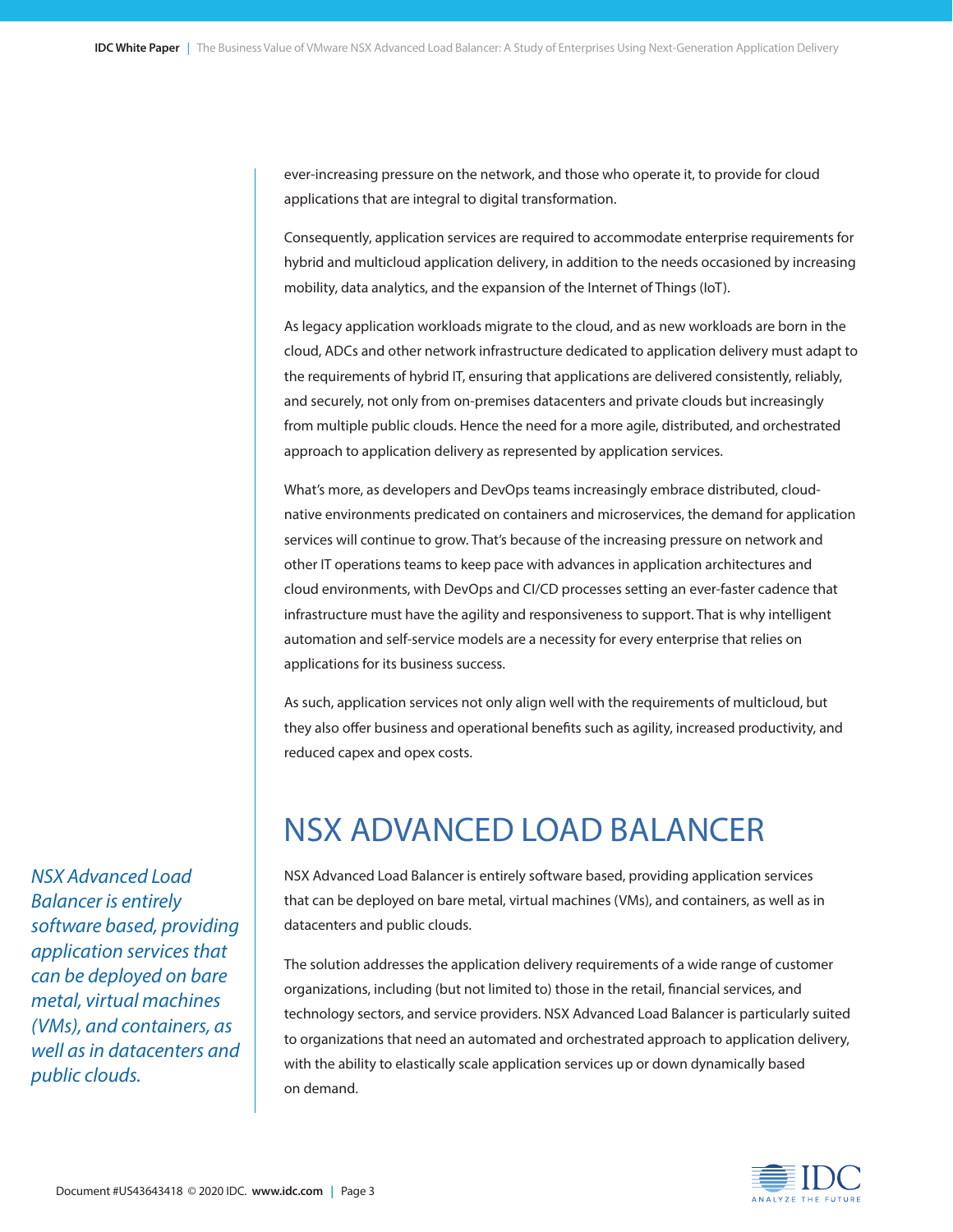As such, it enables customers to obtain optimal load-balancing capacity and other application services when needed, and then scale back down as application traffic decreases. NSX Advanced Load Balancer also features REST API–driven automation and provides application performance visibility that can aid reactive troubleshooting as well as proactive capacity planning.

Despite the name, NSX Advanced Load Balancer can be deployed to address application delivery challenges and deliver business value in non-VMware application environments, including those that do not contain VMware NSX Data Center or VMware vSphere. While NSX Advanced Load Balancer is integrated with NSX Data Center to create a complete, declaratively managed, policy-based Layer 2–7 network virtualization fabric, NSX Advanced Load Balancer is also widely deployed without NSX, where it provides all the features and benefits discussed in this paper.

In addition, NSX Advanced Load Balancer functions as an ingress controller for Kubernetesbased container environments and provides ingress services such as traffic management, application security, and observability for Kubernetes clusters. It also integrates with VMware's Tanzu portfolio, including the Tanzu Service Mesh, which is based on the Istio open source project, and similarly integrates with other Kubernetes-based platforms, including Red Hat OpenShift. These integrations allow enterprise customers to extend cloud-native container networking and application services across traditional applications in on-premises datacenters as well as across container-based microservices.

This allows NSX Advanced Load Balancer to serve as application delivery infrastructure that can address a comprehensive array of application environments, heterogeneous infrastructure, and multiple clouds. This includes the on-premises datacenter, traditional monolithic applications, cloud and multicloud use cases, container and microservices use cases, and end-user compute (EUC) requirements that involve support for virtual desktops and VDI workloads. In this latter scenario, NSX Advanced Load Balancer integrates with and provides load balancing and other application services for VMware's Horizon EUC platform.

As mentioned previously, NSX Advanced Load Balancer is architected on software-defined principles, decoupling the data and control planes. As a result, it centrally manages and dynamically provisions pools of application services, including load balancing, across multicloud environments (including AWS, Microsoft Azure, Google Cloud Platform [GCP], VMware Cloud Foundation [VCF], and VMware Cloud on AWS [VMC]).

Architecturally, NSX Advanced Load Balancer comprises three core elements: the Avi Service Engines, the Avi Controller, and the Avi Console.

*Despite the name, NSX Advanced Load Balancer can be deployed to address application delivery challenges and deliver business value in non-VMware application environments.*

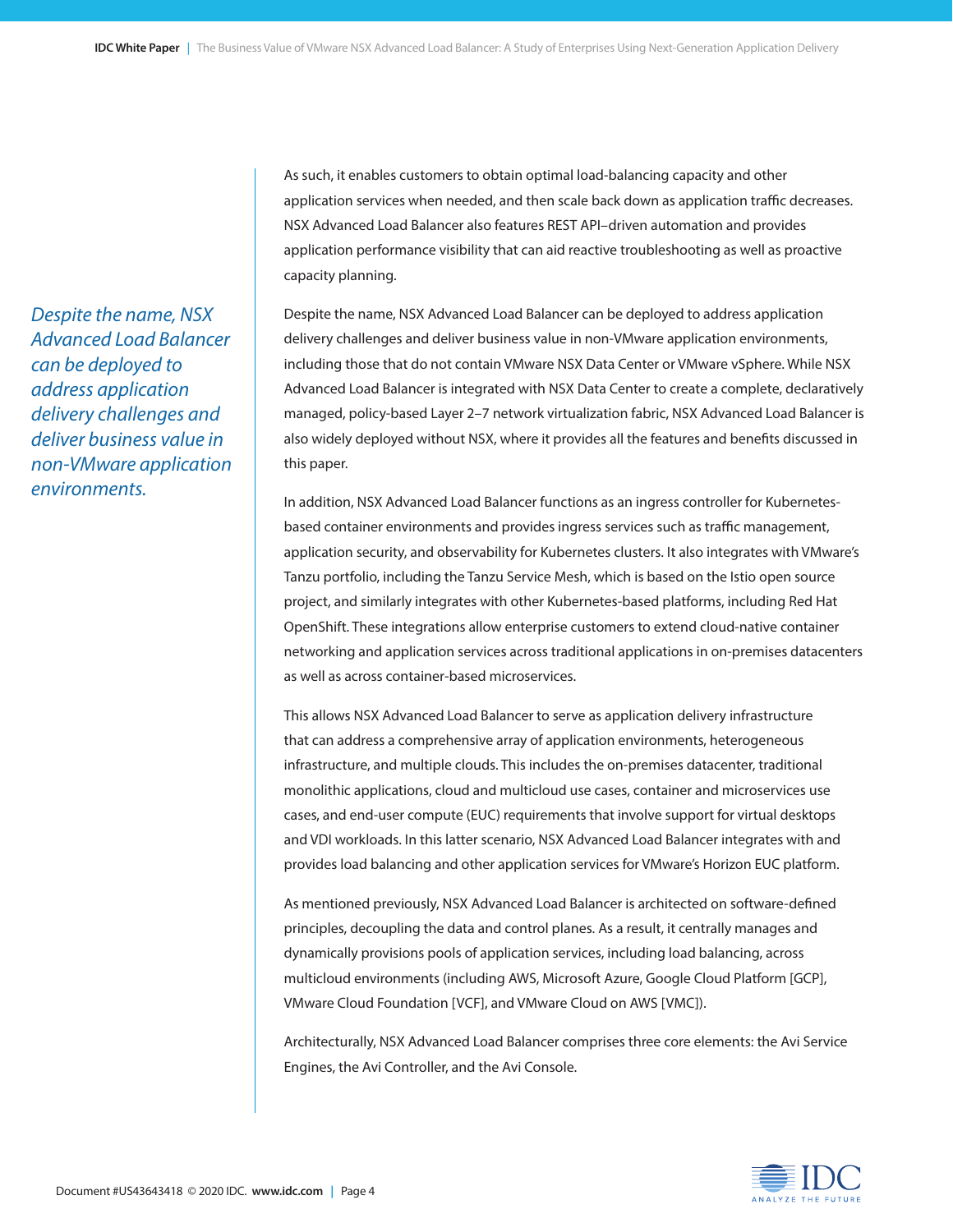Avi Service Engines take the form of distributed software that runs on bare metal servers, virtual machines, and containers. They implement application services across on-premises datacenters, colocation datacenters, and public clouds. They also collect data relating to application performance, security, and clients. As distributed software, Avi Service Engines are capable of horizontal auto-scaling within minutes while functioning as service proxies for microservices.

The Avi Controller provides central control and management of the Avi Service Engines. It orchestrates policy-driven application services, monitors real-time application performance (leveraging data provided by the Avi Service Engines), and provides for predictive auto-scaling of load balancing and other application services. Furthermore, it is capable of delivering pertenant or per-application load balancing — increasingly in demand in multicloud contexts and also facilitates troubleshooting with traffic analytics.

Finally, the Avi Console provides web-based administration and monitoring. It offers a UI for configuration of application services, delivers visualization of network configurations and virtual IPs (VIPs), and displays application health scores and transaction round-trip times. It's also where customers can view performance, security, and client insights, as well as where they can view service interactions.

# THE BUSINESS VALUE OF NSX ADVANCED LOAD BALANCER Study Demographics and NSX Advanced Load Balancer Use

IDC interviewed six organizations for this study asking a variety of quantitative and qualitative questions about the impact of deploying NSX Advanced Load Balancer on their network and IT operations, businesses, and costs. These companies ranged from large enterprises to smaller IT service providers, with an average employee base of 25,343 and revenue of \$13.09 billion per year.

The sample of companies involved in the study represented a good mix by geography and by vertical industry. Two companies were United States–based, with the other four based in EMEA markets. Similarly, there was diversity among vertical industries represented, including financial services (2), IT services (2), software, and telecommunications. Table 1 summarizes this information along with other relevant demographic attributes.

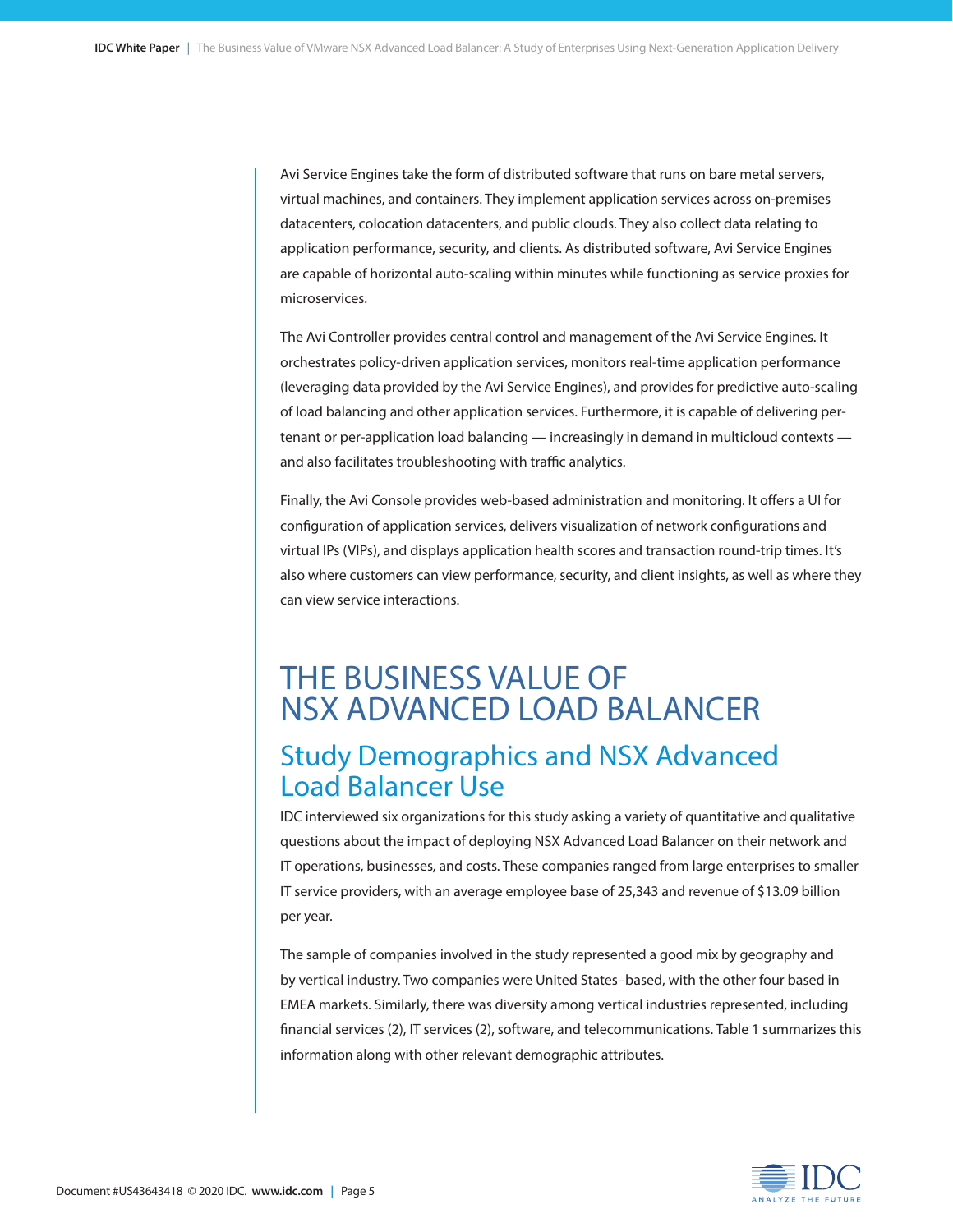|                                 | Average                                                                       | <b>Median</b>  |
|---------------------------------|-------------------------------------------------------------------------------|----------------|
| Number of employees             | 25,343                                                                        | 12,500         |
| Number of IT staff              | 2,914                                                                         | 800            |
| Number of external customers    | 14.5 million                                                                  | 5 million      |
| Number of business applications | 1.688                                                                         | 650            |
| Revenue per year                | \$13.09 billion                                                               | \$8.62 billion |
| Countries                       | United States (2), Lithuania, Netherlands, Switzerland, and<br>United Kingdom |                |
| <b>Industries</b>               | Financial services (2), IT services (2), software, and telecommunications     |                |

### **TABLE 1** Demographics of Interviewed Organizations

*n=6 Source: IDC, 2018*

Interviewed organizations' criteria for choosing to deploy NSX Advanced Load Balancer for application services focused on cost, agility, and scalability:

- **• Much lower costs when compared with hardware-based approaches.** One NSX Advanced Load Balancer customer noted: *"The key factors for us in selecting NSX Advanced Load Balancer were the inflexibility of having a hardware-based solution and the cost of adding hardware. The software-based solution with VMware also made sense financially and that is what we were trying to address."*
- **• Agility and elastic scalability in terms of application delivery and load-balancing capacity.** According to one customer, *"We chose NSX Advanced Load Balancer because we needed an ADC platform that gave us more agility and visibility into what was going on using analytics. We needed something that was API managed rather than manually operated. We also needed something that would scale out as our PaaS scales out and that was not bound by physical devices."*

To achieve these objectives, interviewed organizations have deployed an average of 18 Avi Service Engines at 3–4 datacenters across their operations. The number of business applications supported by NSX Advanced Load Balancer averaged 507, including varied applications and projects. One organization specified that it is supporting "groundbreaking, digital applications" with NSX Advanced Load Balancer, while another is creating an internal platform-as-a-service (PaaS) offering as part of a broader IT modernization initiative. For the most part, these organizations are running NSX Advanced Load Balancer with on-premises virtualized environments, but two organizations have made NSX Advanced Load Balancer a core part of containerization initiatives. Almost all study participants reported using NSX



*"The key factors for us in selecting NSX Advanced Load Balancer were the inflexibility of having a hardware-based solution and the cost of adding hardware. The softwarebased solution with VMware also made sense financially and that is what we were trying to address."*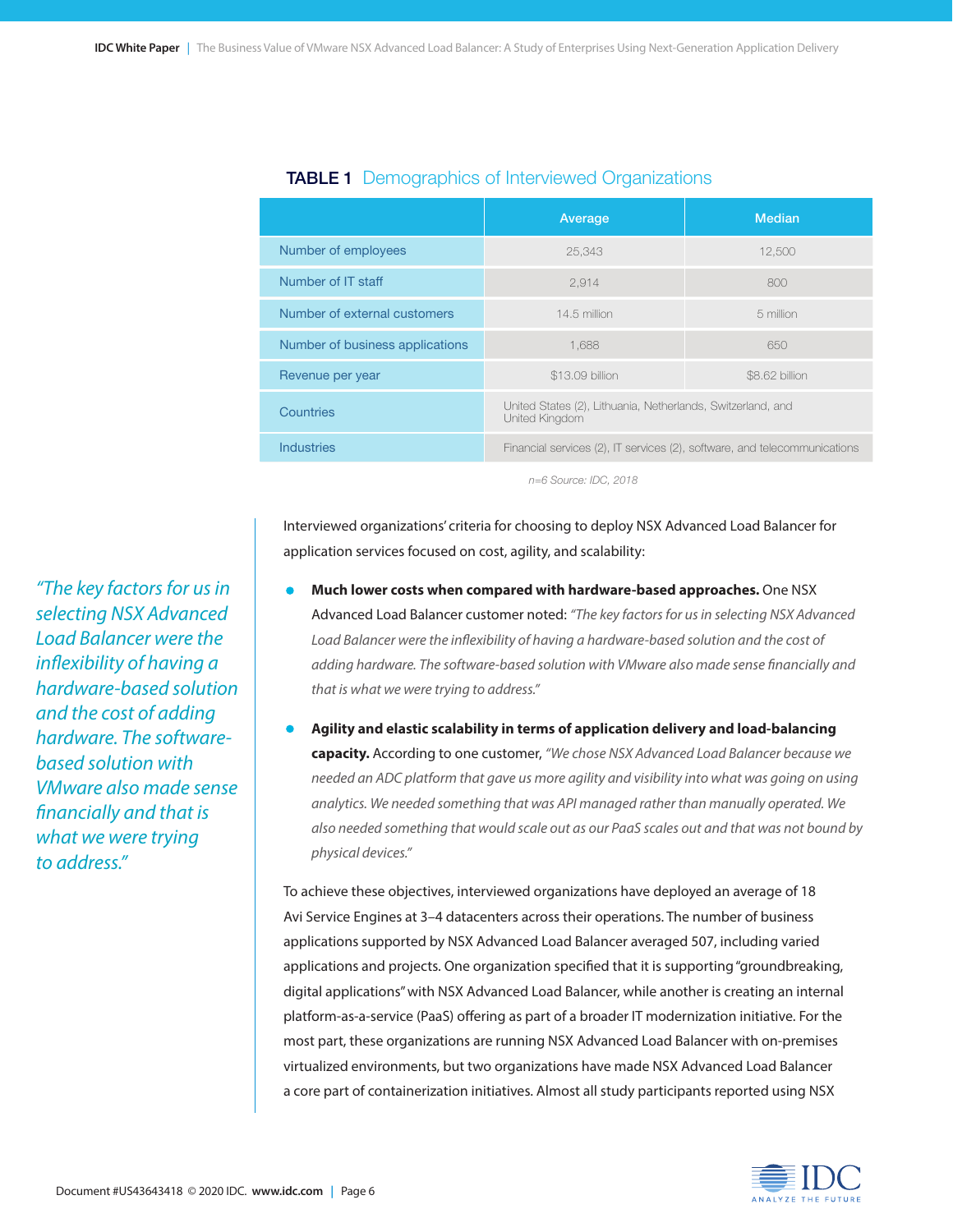Advanced Load Balancer as part of private cloud and software-defined networking initiatives, and about half of study participants deployed it to refresh their load-balancing environments (see Table 2).

|                                      | Average | <b>Median</b> |
|--------------------------------------|---------|---------------|
| Number of datacenters                |         | 3             |
| <b>Number of Avi Service Engines</b> | 18      | 16            |
| Data throughput (Gbps)               | 1.5     | 1.5           |
| Number of business applications      | 5()     | 118           |

#### **TABLE 2 NSX Advanced Load Balancer Environments**

*n = 6 Source: IDC, 2018*

## Business Value Analysis: NSX Advanced Load Balancer

NSX Advanced Load Balancer customers reported leveraging its use to make their application services much more efficient and effective. IDC quantifies this value at an annual average of \$4.11 million per organization (\$230,891 per Avi Service Engine) in the following areas:

- **• Lower costs.** With NSX Advanced Load Balancer, interviewed organizations no longer need to overprovision application services, which was necessary with hardware-based ADC appliances. Using NSX Advanced Load Balancer, they can move capacity through software-defined processes to address fluctuations in demand, enabling them to more efficiently use these resources. Further, the software-defined nature of NSX Advanced Load Balancer and its ability to streamline overall capacity makes management application services, such as load balancing, more efficient.
- **• Enhanced agility and elastic scalability.** Because NSX Advanced Load Balancer offers software-defined processes, study participants can scale application services in far less time as required for IT and business operations. With VMware, study participants have nearly eliminated lag time for provisioning these resources, changing fundamentally how IT and application development teams leverage application services resources.
- **• Supporting and driving business.** Through the agility and scalability, NSX Advanced Load Balancer easily keeps pace with the speed of business change faced by study participants. Further, their ability to automate application services resources allows them to offer new functionalities such as self-service provisioning for internal users and customers.



*NSX Advanced Load Balancer customers reported leveraging its use to make their application services much more efficient and effective. IDC quantifies this value at an annual average of \$4.11 million per organization (\$230,891 per Avi Service Engine).*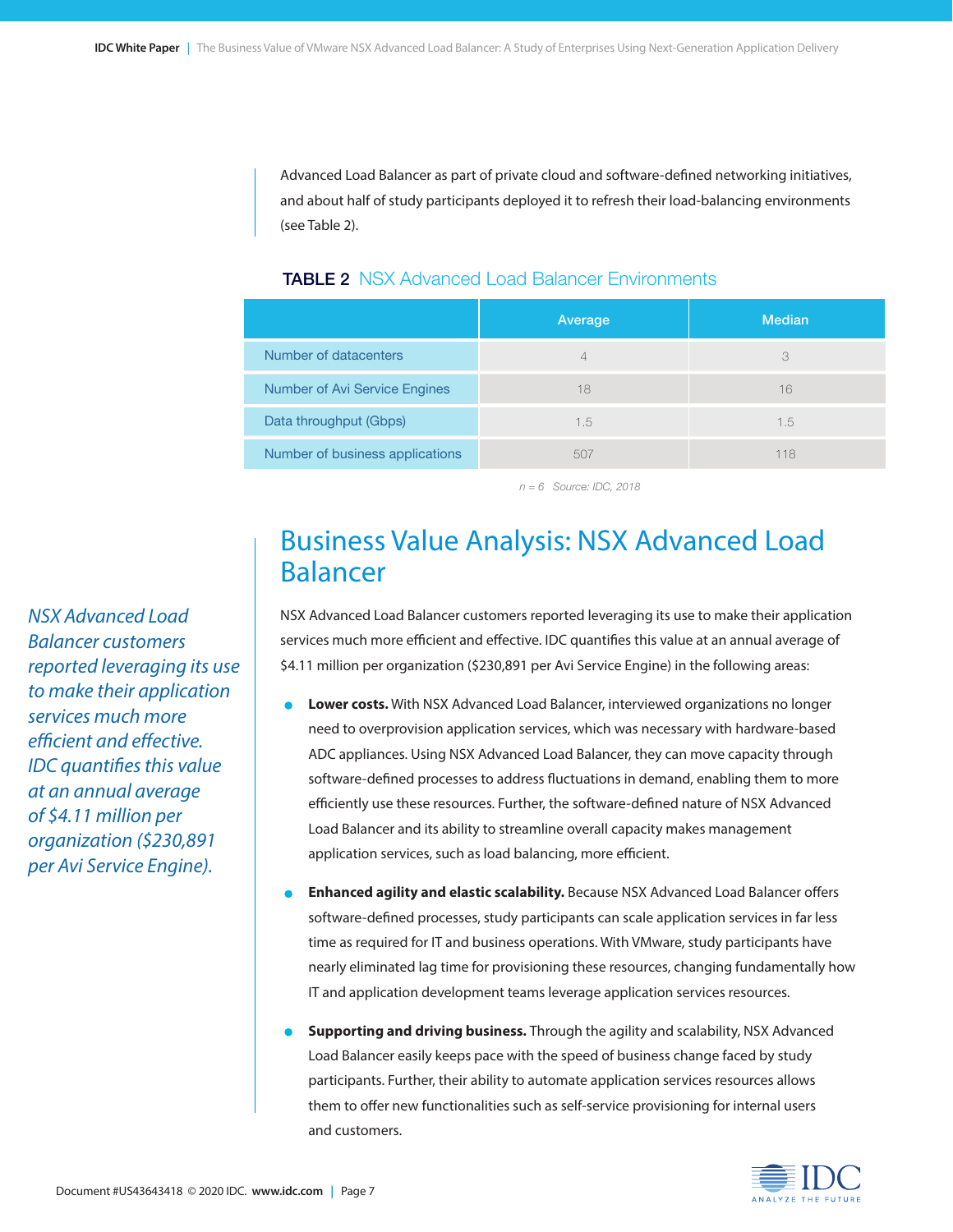*On average, these NSX Advanced Load Balancer customers reported that they will spend 52% less than they otherwise would.*

*"With NSX Advanced Load Balancer, we're not paying to overprovision due to the softwaredefined nature of the platform ... [Previously], we had to have more capacity just sitting around before because we needed high availability. We now can meet that more easily and at lower cost with NSX Advanced Load Balancer."*

### *Reduced ADC/Load-Balancing Resource Costs*

Study participants reported that moving to NSX Advanced Load Balancer has changed how they pay for and consume application services. On average, these NSX Advanced Load Balancer customers reported that they will spend 52% less than they otherwise would. Cost-related benefits fall into three categories:

- **•** Optimizing use of capacity through software-defined processes. The software-defined nature of NSX Advanced Load Balancer means that network teams can move and provision application service resources with ease, allowing optimal use of capacity through higher utilization rates and reuse. As one survey participant stated: *"Whenever we need more loadbalancing capacity with NSX Advanced Load Balancer, we can just spin it up."*
- **• Eliminating need to overprovision.** Knowing that NSX Advanced Load Balancer offers the agility and scalability required to match business demand eliminates — for all intents and purposes — the need for study participants to overprovision their application services resources to meet unexpected surges in demand. Commenting on this, one survey participant explained: *"With NSX Advanced Load Balancer, we're not paying to overprovision due to the software-defined nature of the platform ... [Previously], we had to have more capacity just sitting around before because we needed high availability. We now can meet that more easily and at lower cost with NSX Advanced Load Balancer."*
- **• Using commodity hardware.** Study participants also referenced their ability to avoid vendor lock-in and reduce hardware costs by running virtualized NSX Advanced Load Balancer environments on less expensive commodity servers compared with costlier appliance-based ADC solutions.

Study participants reported across the board that they have substantially lowered the cost of providing application services with NSX Advanced Load Balancer. One interviewed NSX Advanced Load Balancer customer customer explained: *"We are saving money now and expect to save more money on capital and operating expenses while getting optimized services and a more flexible architecture ... We did a case calculation, comparing licenses and hardware, and estimated that we would save a minimum of 58% for the full stack with NSX Advanced Load Balancer."* 

### *More Efficient Application Delivery and Load-Balancing Operations*

In addition to lower costs in provisioning application services, study participants noted that Avi Vantage has allowed them to more efficiently perform these operations. Previously, they spent too much time — often valuable engineering time — on provisioning and capacity issues and

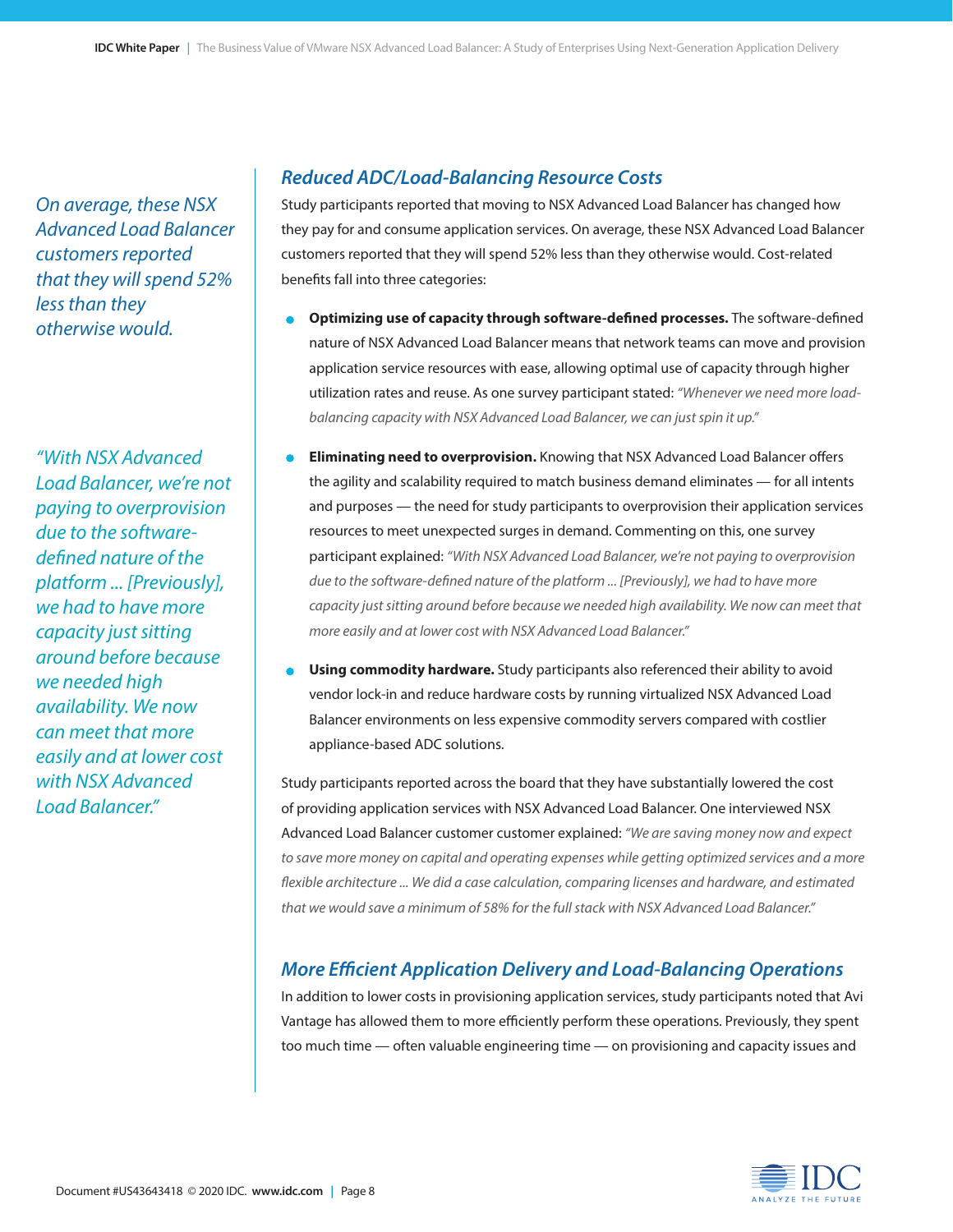carrying out changes. However, by deploying Avi Vantage, these organizations have freed up network engineering time to take on other projects and support higher priority IT initiatives.

One study participant explained that, by going from relying on more manual processes for provisioning resources to automated processes with Avi Vantage, it has avoided needing to enlarge its network operations team to handle business growth. Another Avi customer described reallocating staff resources from running and maintaining a hardware-based environment to supporting other areas of the business — a real value as it tries to maximize the value of scarce IT talent.

For study participants, these staff efficiencies are important; their network engineers deliver more value when they are engaged in business-enabling activities rather than day-to-day operational matters. One study participant explained: *"With Avi Vantage, we haven't grown the teams supporting application delivery... With Avi Vantage, our existing teams can handle the workload. We get more functionality with no additional costs. Our team has the added skills of working with the new automated environment, and this helps us grow our PaaS capabilities."* 

One survey participant described how self-service features — enabled by the elasticity of the Avi Vantage Platform — is saving significant amounts of engineering time with every request: *"We gave our customers self-service capabilities with Avi Vantage. Before they had to make a service request, and we would have to assign an engineer to the request. The engineer would have to look at requirements and put in a request for the change with a two-day lead time. At the end of the day, it is moving what was a seven-day journey, down to 5–10 minutes."* 

Figure 1 shows that network operations teams responsible for managing ADC/load-balancing environments are 43% more efficient on average with Avi Vantage, amounting to \$383,600 per organization per year in higher team productivity.



### FIGURE 1 Staff Impact with Management of ADC/Load-Balancing **Environments**

 *Source: IDC, 2018*



*"With NSX Advanced Load Balancer, we haven't grown the teams supporting application delivery ... With NSX Advanced Load Balancer, our existing teams can handle the workload. We get more functionality with no additional costs."*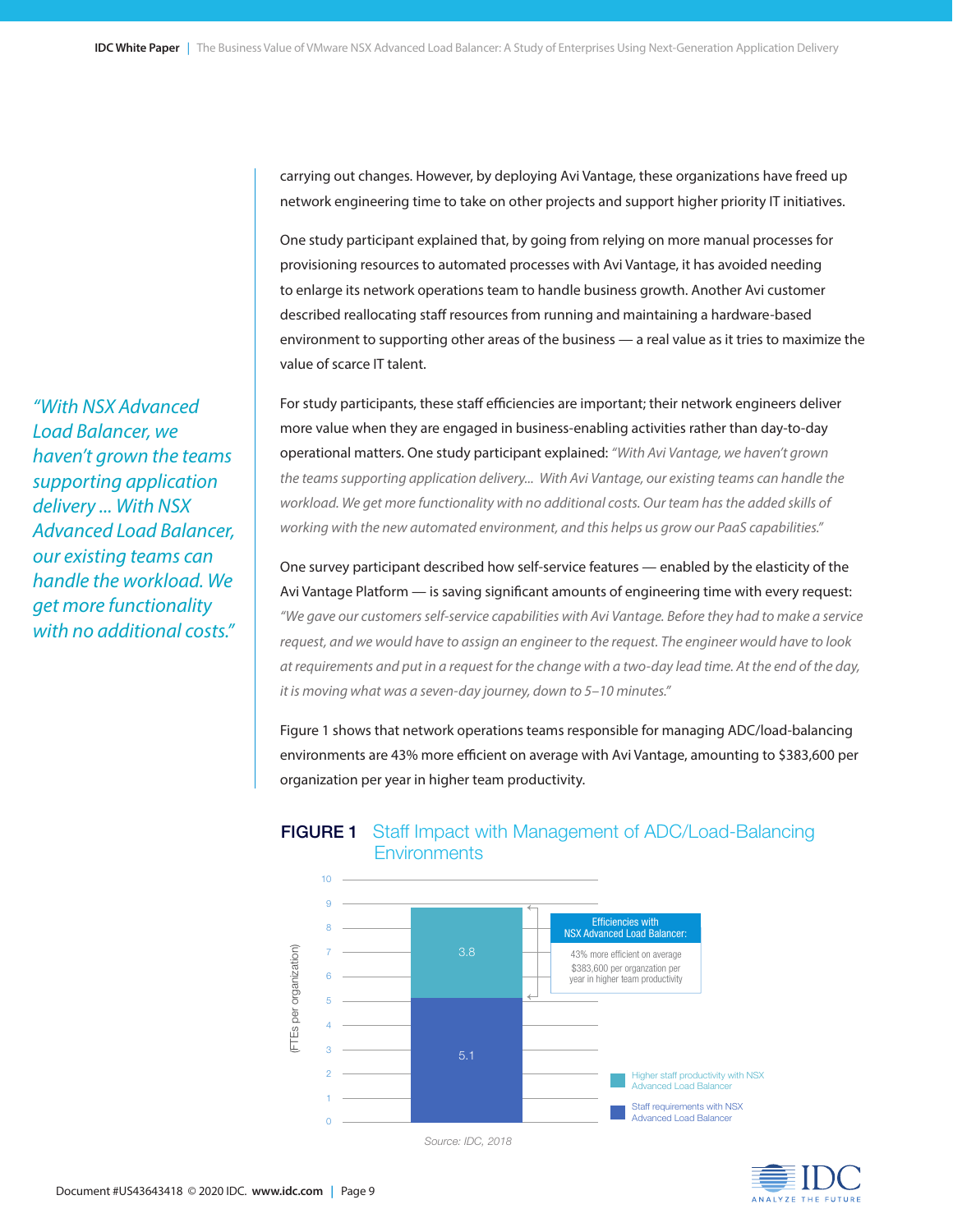*These organizations' ability to lower costs of providing application services capacity and more efficient management reduces the cost of operating these environments. IDC calculates that, on average, these organizations are seeing 47% lower costs with NSX Advanced Load Balancer.*

### *Overall Cost of Providing Application Services Resources*

Figure 2 shows the extent to which these organizations' ability to lower costs of providing application services capacity and more efficient management reduces the cost of operating these environments. IDC calculates that, on average, these organizations are seeing 47% lower costs with NSX Advanced Load Balancer — saving an average of \$2.57 million per organization over three years (\$144,316 per NSX Advanced Load Balancer) — even as they also substantially improve their ability to address business demand, thanks to much increased agility and flexibility.





### *Enabling the Business with Agility and Elastic Scalability*

Survey participants also described how they have enabled their businesses with NSX Advanced Load Balancer through agility and elastic scalability for their application services. Most importantly, with their legacy environments, they were forced to either overprovision and take on higher and often unnecessary costs or face significant delays to the delivery of resources that their businesses required. When capacity was needed to support a business opportunity, this inability to provision capacity in real time could create a bottleneck to efforts to grow their businesses.

With NSX Advanced Load Balancer, study participants reported that provisioning of application service capacity is no longer a potential business inhibitor. Not only do they know that they can much better identify capacity within their existing VMware environments, but they can scale new resources as needed in far less time. In fact, study participants have gone from needing almost two weeks to deliver application service capacity to only two hours (97% faster) with NSX Advanced Load Balancer. For study participants, this translates not only to staff time

*With NSX Advanced Load Balancer, study participants reported that provisioning of application service capacity is no longer a potential business inhibitor.*

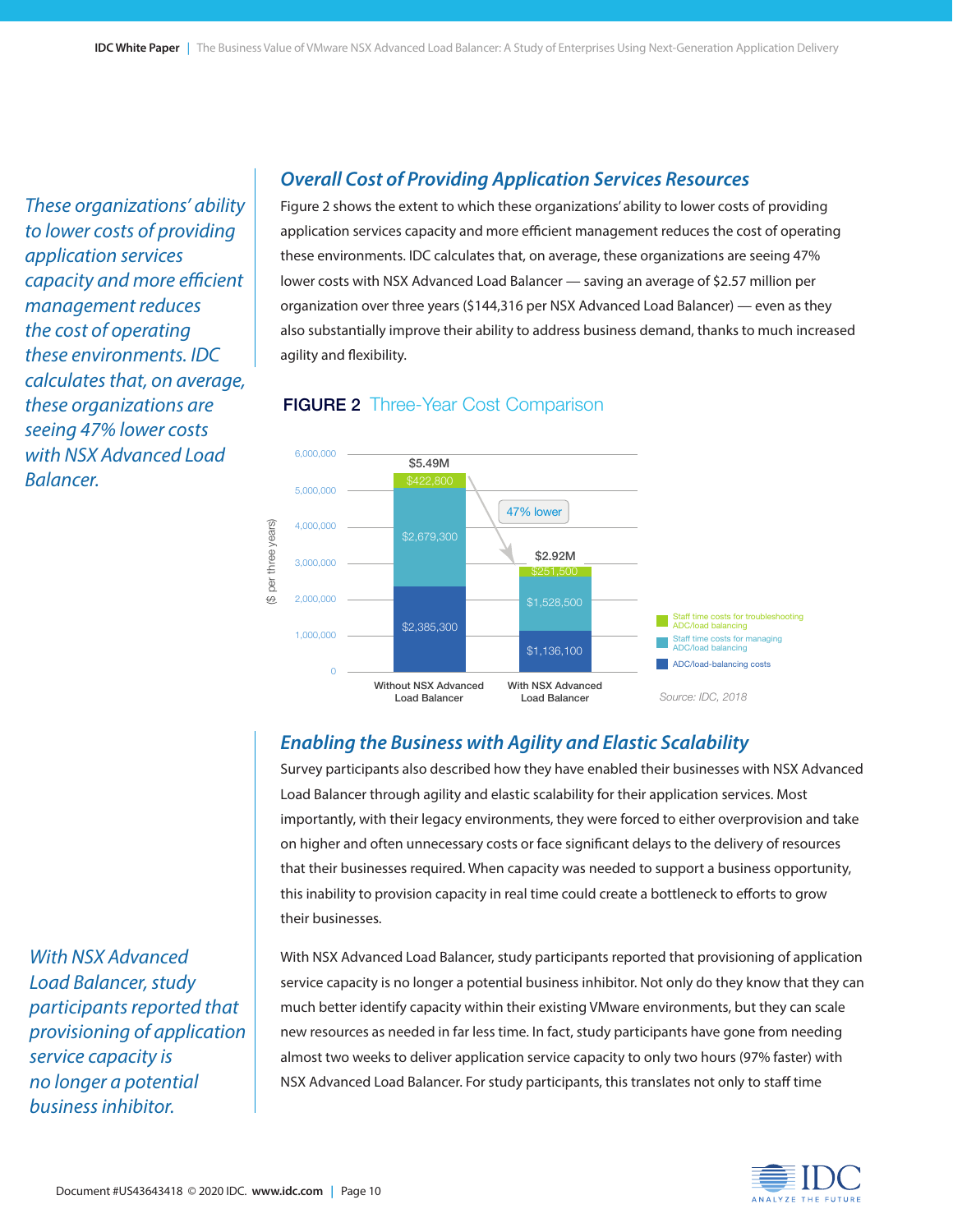*"NSX Advanced Load Balancer has hugely improved deployment time. It avoids people dependencies on change authorizations. In some cases, we have even been able to open up changes for customers and resellers without restrictions."*

savings in handling these requests but also to business enablement through timely and robust delivery of required resources (see Figure 3).

One NSX Advanced Load Balancer customer explained how sharply reducing the time required to scale has helped it better serve its lines of business: *"Our internal customers are able to spin up capacity with NSX Advanced Load Balancer in minutes to meet their needs. That is much more of a differentiator from the traditional environment — we've gone from weeks to minutes with NSX Advanced Load Balancer."* Another interviewed organization commented on the extent to which automated deployment with NSX Advanced Load Balancer has brought staff and process efficiencies: *"NSX Advanced Load Balancer has hugely improved deployment time. It avoids people dependencies on change authorizations. In some cases, we have even been able to open up changes for customers and resellers without restrictions."*

#### **FIGURE 3** Time to Scale ADC/Load-Balancing Resources



### *Supporting More Effective Development Operations*

The impact of elastic scalability for application service resources with NSX Advanced Load Balancer is quite evident for study participants in terms of their software development operations. When delivery of application service capacity takes days or even weeks, it slows down developers who need these resources to test and then deploy applications and services, and ultimately hampers their ability to deliver new functionality to employees and customers in a timely fashion.

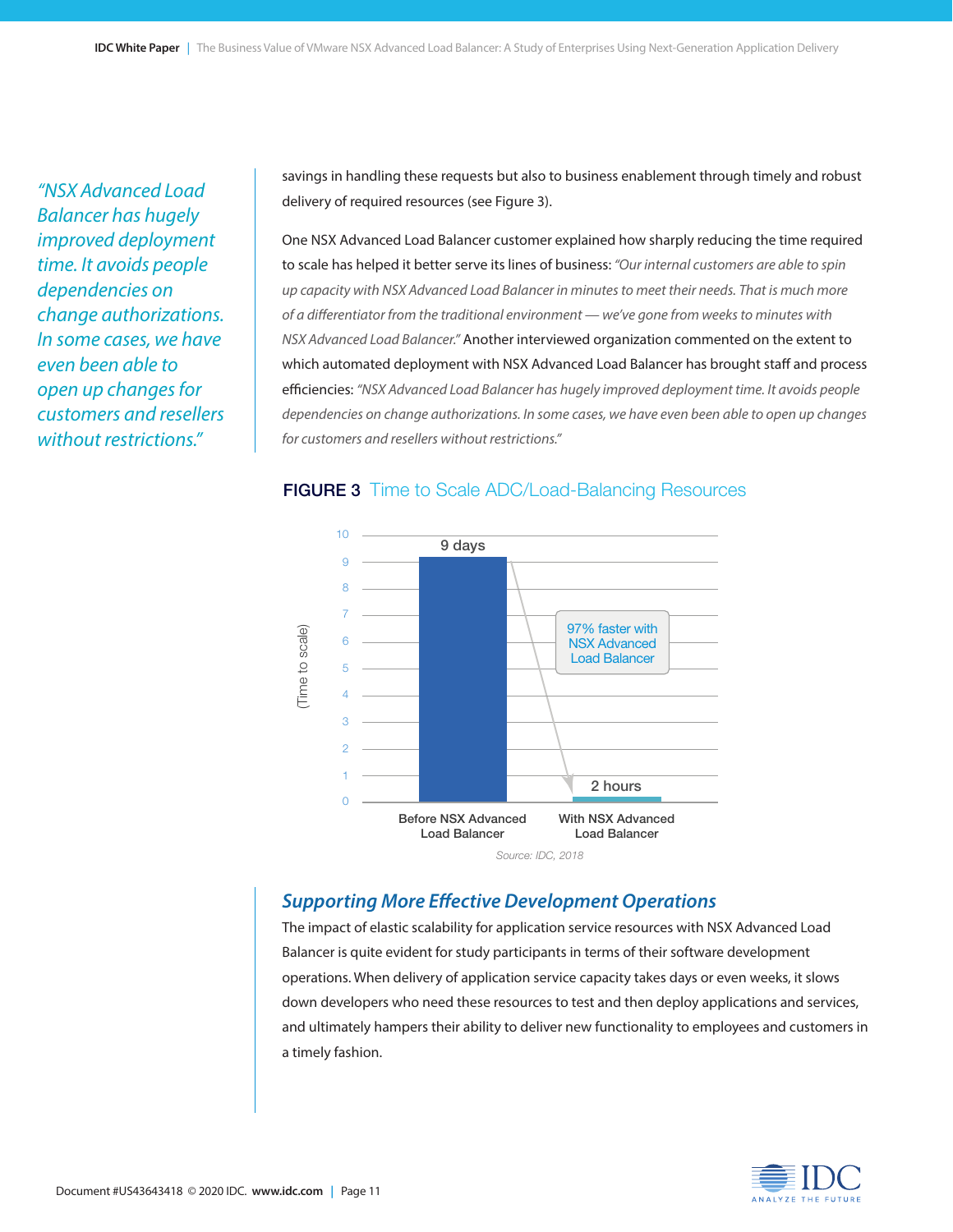*"NSX Advanced Load Balancer has had a huge impact on application development and delivery. Before deploying NSX Advanced Load Balancer, our goal for releases was quarterly, and now we can release new applications and features on demand. For example, in the last two weeks, we've released a product five times through blue-green development processes."*

With NSX Advanced Load Balancer, these companies have eliminated this choke point as they can now deliver these resources on demand. This is impactful for their development teams, especially in terms of actual deployment of new features and applications and pushing out changes. Like many organizations, software development is at the core of what interviewed NSX Advanced Load Balancer customers do. They have hundreds of application developers on average working on NSX Advanced Load Balancer.

One NSX Advanced Load Balancer customer commented on how the cadence of its development efforts has changed: *"NSX Advanced Load Balancer has had a huge impact on application development and delivery. Before deploying NSX Advanced Load Balancer, our goal for releases was quarterly, and now we can release new applications and features on demand. For example, in the last two weeks, we've released a product five times through blue-green development processes."*

Overall, this means that these organizations' development teams face fewer impediments and can do more to support their businesses. The result is faster development, coupled with improved ability to deliver on concepts and new ideas in less time. For study participants, this means that their developers create more value for their organizations, with improved developer productivity of approximately 34 FTEs from their use of NSX Advanced Load Balancer (see Table 3).

### **TABLE 3** Application Development Team Value

|                                                                  | <b>With NSX</b><br><b>Advanced Load</b><br><b>Balancer</b> | <b>Without NSX</b><br><b>Advanced Load</b><br><b>Balancer</b> | <b>Difference</b> | Benefit (%) |
|------------------------------------------------------------------|------------------------------------------------------------|---------------------------------------------------------------|-------------------|-------------|
| FTEs per year per organization,<br>equivalent productivity level | 422                                                        | 388                                                           | 34                |             |
| Equivalent salary value,<br>per year per organization            | \$42.17 million                                            | \$38,83 million                                               | \$3.34 million    | 8           |

*n=6 Source: IDC, 2018*

### *Enabling Better Business Results and More Efficient Business Operations*

Study participants also discussed how NSX Advanced Load Balancer has enabled more efficient business operations. They described NSX Advanced Load Balancer as enabling them to:

- Offer self-service capabilities to customers
- Deliver new services faster to customers
- Improve service performance through enhanced network analytics and better optimization of networking resources

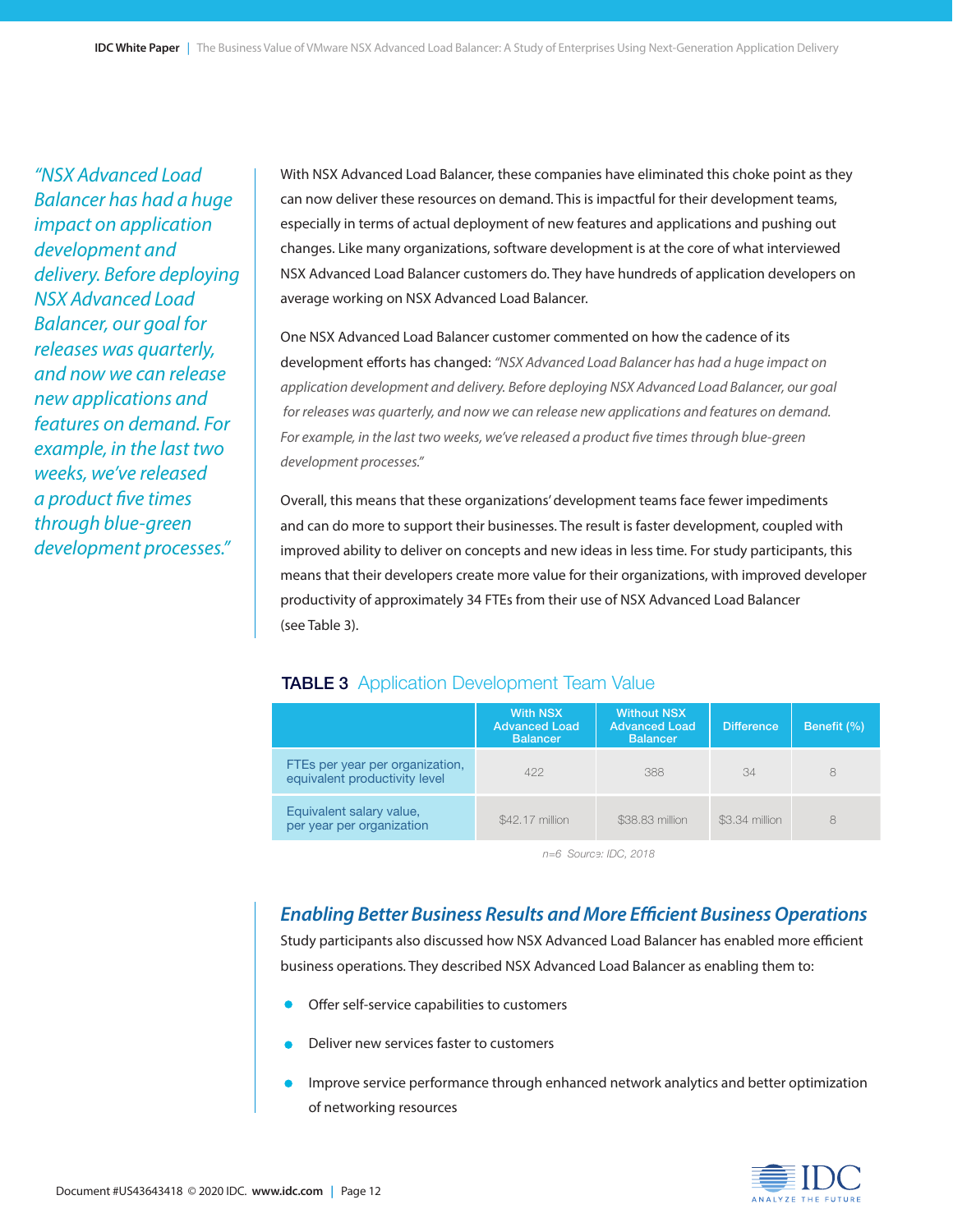*"We created an external software stack supported by NSX Advanced Load Balancer to request customer certificates. This functionality has changed the default service to lower the cost of onboarding by 10–15%."*

Addressing the benefit of business and revenue enablement, one survey participant said: *"We can create things faster and more robustly with NSX Advanced Load Balancer. I don't know how much revenue improvement is involved, but I can't imagine that there wouldn't be a revenue impact. We're creating things faster, getting them to market faster, and it's more robust.*" Another organization described how it is leveraging NSX Advanced Load Balancer to onboard new customers faster to the benefit of its business: *"We created an external software stack supported by NSX Advanced Load Balancer to request customer certificates. This functionality has changed the default service to lower the cost of onboarding by 10–15%."*

The study participants are realizing both operational efficiencies in the form of higher employee productivity and increased revenue with NSX Advanced Load Balancer (see Table 4).

#### **TABLE 4** Business Operations Impact, Productivity Impact, and Revenue

|                                                                               | <b>Per Organization</b> | Per Avi Service Engine |  |  |
|-------------------------------------------------------------------------------|-------------------------|------------------------|--|--|
| Higher productivity for users                                                 |                         |                        |  |  |
| Number of staff impacted                                                      | 625                     | 35                     |  |  |
| Productive hours gained per year                                              | 2,322                   | 130                    |  |  |
| Equivalent FTE gain                                                           | 1.24                    | 0.07                   |  |  |
| Value of higher productivity per year                                         | \$86,500                | \$4,853                |  |  |
| Business impact, revenue impact from better addressing business opportunities |                         |                        |  |  |
| Total additional revenue per year                                             | \$117,100               | \$6.574                |  |  |
| Total recognized revenue per year*                                            | \$17,600                | \$986                  |  |  |

*n=6 Source: IDC, 2018*

*\* IDC applies a 15% assumed operating margin to all revenue gains*

### ROI Analysis

 IDC based its ROI analysis on interviews with organizations that are using NSX Advanced Load Balancer as their application services solution. Based on these interviews, IDC has calculated the benefits and costs to these organizations of using NSX Advanced Load Balancer. IDC used the following three-step method for conducting the ROI analysis:

### **1. Gathered quantitative benefit information during the interviews using a before-**1.

**and-after assessment of the impact of NSX Advanced Load Balancer.** In this study, the benefits included lower costs associated with offering application services resources, staff time savings and productivity benefits for application developers and other internal users of applications, and increased revenue.

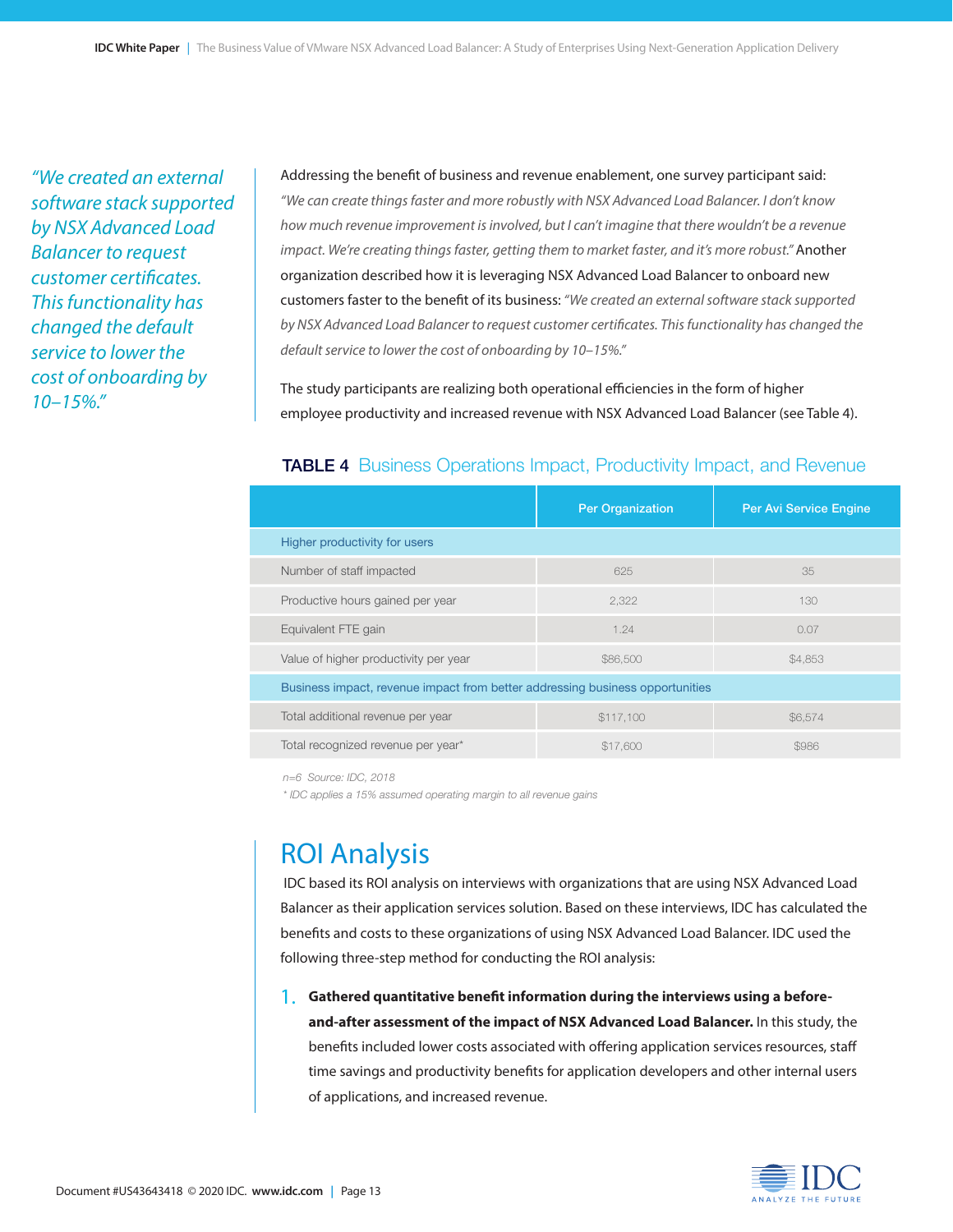**2. Created a complete investment (three-year total cost analysis) profile based on the**  2.**interviews.** Investments go beyond the initial and annual costs of using NSX Advanced Load Balancer and can include additional costs related to planning, consulting, migrations, and staff or user training.

**3. Calculated the ROI and payback period.** IDC conducted a depreciated cash flow analysis 3. of the benefits and investments for the organizations' use of NSX Advanced Load Balancer over a three-year period. ROI is the ratio of the net present value (NPV) and the discounted investment. The payback period is the point at which cumulative benefits equal the initial investment.

Table 5 presents IDC's analysis of the benefits and costs for this group of organizations using NSX Advanced Load Balancer. IDC calculates that these NSX Advanced Load Balancer customers will realize three-year discounted benefits worth an average of \$9.72 million per organization (\$545,723 per NSX Advanced Load Balancer), based on investment costs of \$1.44 million (\$81,030 per NSX Advanced Load Balancer). As a result, IDC projects that they will earn an average three-year ROI of 573% and break even on their investment after five months.

#### **TABLE 5** Three-Year ROI Analysis

|                            | <b>Per Organization</b> | <b>Per NSX Advanced Load Balancer</b> |
|----------------------------|-------------------------|---------------------------------------|
| Benefit (discounted)       | \$9.72 million          | \$545,723                             |
| Investment (discounted)    | \$1,44 million          | \$81,030                              |
| Net present value (NPV)    | \$8.28 million          | \$464,692                             |
| Return on investment (ROI) | 573%                    | 573%                                  |
| Payback period (months)    | 5                       | 5                                     |
| Discount rate              | 12%                     | 12%                                   |

*n=6 Source: IDC, 2018*

# CHALLENGES AND OPPORTUNITIES

In attempting to address the needs of both cloud-native application environments and more traditional enterprise application environments, VMware's NSX Advanced Load Balancer is competing across the entire spectrum of the ADC marketplace, often against competitors that are entrenched incumbents. While VMware (and previously Avi Networks) has successfully displaced larger rivals at several organizations, it must maintain, extend, and clearly articulate its competitive differentiation if it is to make further inroads.



*NSX Advanced Load Balancer customers will realize three-year discounted benefits worth an average of \$9.72 million per organization (\$545,723 per NSX Advanced Load Balancer), based on investment costs of \$1.44 million (\$81,030 per NSX Advanced Load Balancer). As a result, IDC projects that they will earn an average three-year ROI of 573% and break even on their investment after five months.*

*IDC calculates that these*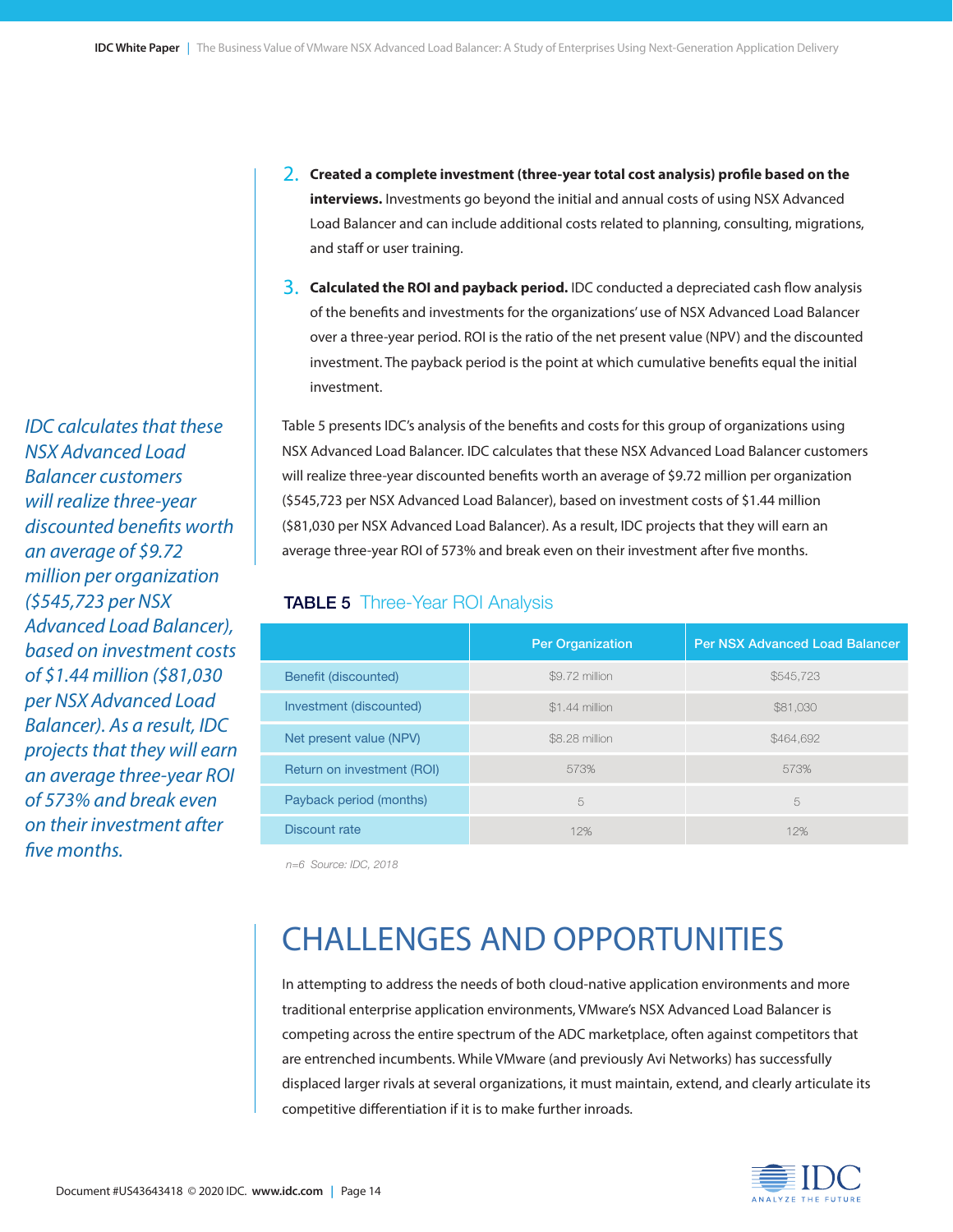*The enterprise need for software-based, distributed application services will be great, and VMware has the technological capabilities, as well as a growing array of ecosystem partnerships, that will allow it to compete aggressively for the patronage of customer organizations that have come to appreciate that digital transformation must necessarily involve full-stack network transformation.*

What's more, leading ADC vendors now keenly appreciate that market dynamics and technology transitions — particularly relating to cloud and the need for cloud-like network as a service (NaaS) — necessitate the need for their product architectures and portfolios to evolve in alignment with the demand for software-based, agile, distributed, and centrally orchestrated application services, increasingly delivered on a per-application basis. Competition will be fierce, especially in multicloud contexts, where vendors will be at pains to demonstrate how their offerings can provide for a uniform means of controlling and orchestrating the delivery of applications services on all form factors (bare metal, VM, and containers) and across application environments spanning on-premises datacenters, private clouds, and major IaaS public clouds.

Still, the enterprise need for software-based, distributed application services will be great, and VMware has the technological capabilities, as well as a growing array of ecosystem partnerships, that will allow it to compete aggressively for the patronage of customer organizations that have come to appreciate that digital transformation must necessarily involve full-stack network transformation, especially at the upper reaches of the stack where the network most intimately supports the needs of applications and workloads.

# **CONCLUSION**

As the results detailed in this document attest, compelling business value can be derived from the deployment of application services.

Indeed, business value materializes on multiple fronts. Lower costs are achieved through a software-defined approach to application delivery that not only leverages industry-standard commodity hardware but also offers the inherent elasticity to accommodate fluctuating demands for resource capacity. Similarly, agility is achieved from how quickly application services resources can be provisioned, adapted, and scaled to meet workload requirements. What's more, the agility and scalability of application services enable IT operations to directly support enterprise business objectives, providing tangible business benefits in the form of faster application and service delivery for both external customers and internal application users.

# APPENDIX

IDC's standard ROI methodology was utilized for this project. This methodology is based on gathering data from organizations currently using NSX Advanced Load Balancer as the foundation for the model. Based on interviews with these study participants, IDC performs a three-step process to calculate the ROI and payback period: